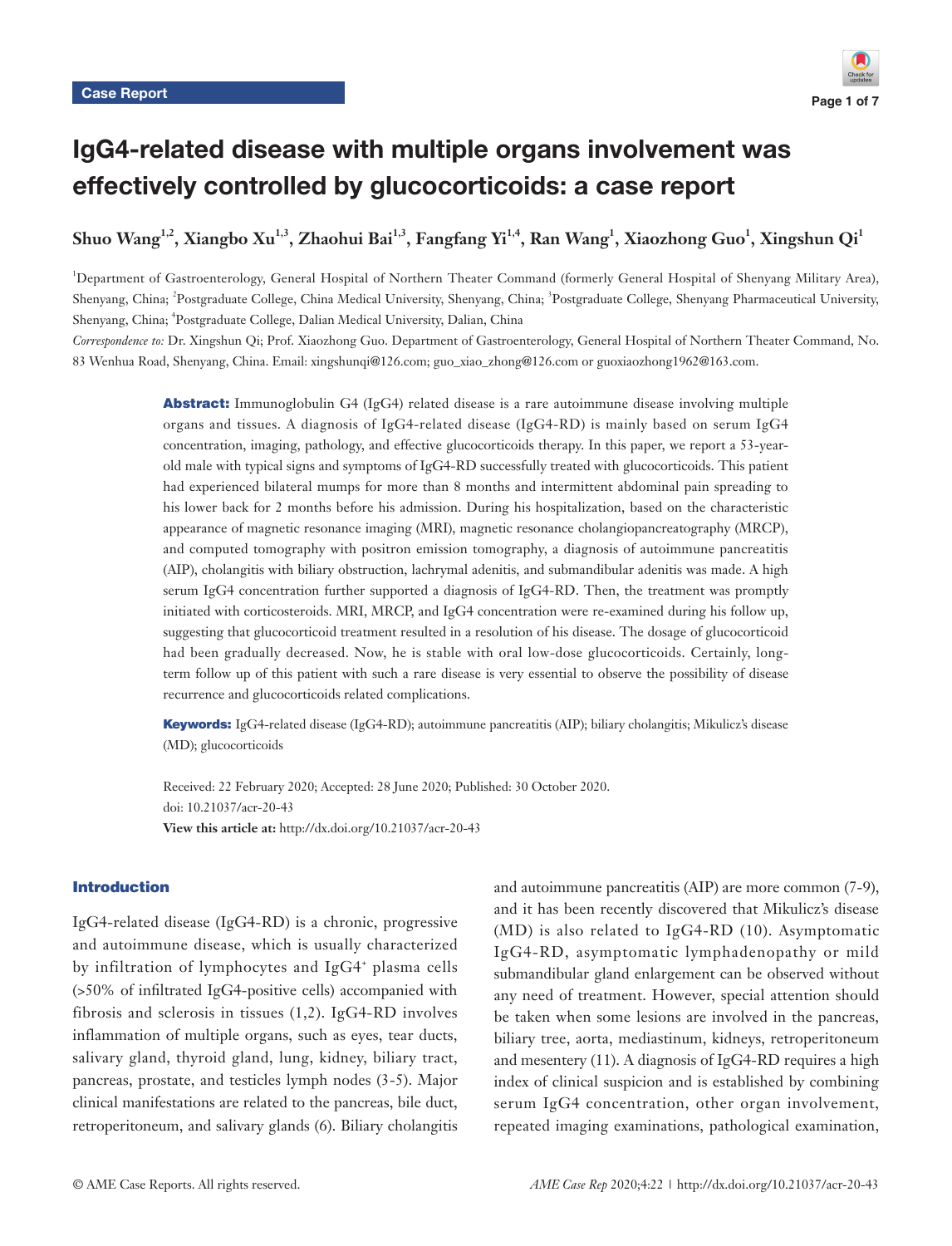

**Figure 1** Magnetic resonance imaging (MRI) suggested diffuse thickening of the pancreas and dilatation of the pancreatic duct. (A) MRI performed on July 30, 2018 suggested diffuse thickening of the pancreas and dilatation of the pancreatic duct. (B) MRI performed on August 23, 2018 suggested that diffuse thickening of the pancreas and dilatation of the pancreatic duct slightly improved. (C) MRI performed on December 12, 2018 suggested that diffuse thickening of the pancreas and dilatation of the pancreatic duct had little change from before. (D) MRI performed on March 27, 2019 suggested that diffuse thickening of the pancreas and dilatation of the pancreatic duct had little change from before.

and response to glucocorticoids therapy (11,12). Now, there is no enough evidence to support the best choice of treatment for IgG4-RD, despite glucocorticoids are effective in nearly all patients with type 1 AIP (13,14).

Herein, we report that an elderly male patient who was diagnosed with IgG4-RD had multiple tissues and organs involvement, including biliary cholangitis, AIP, and MD, and was effectively treated with oral glucocorticoids. We present the following case in accordance with the CARE reporting checklist (available at [http://dx.doi.org/10.21037/](http://dx.doi.org/10.21037/acr-20-43) [acr-20-43](http://dx.doi.org/10.21037/acr-20-43)) (15).

## Case presentation

On July 5, 2018, a 53-year-old male was admitted to the Department of Hepatobiliary Surgery at our hospital due to intermittent abdominal pain spreading to the lower back for 2 months. He had suffered from bilateral mumps for more than 8 months. Magnetic resonance imaging (MRI) suggested diffuse thickening of the pancreas and dilatation of the pancreatic duct (*Figure 1*). Magnetic resonance cholangiopancreatography (MRCP) suggested that the intrahepatic bile duct was locally dilated, the diameter of the dilated bile duct was 1.2 cm, a beak-like stenosis at the end of the bile duct, and the proximal pancreatic duct was unclear (*Figure 2*). Computed tomography with positron emission tomography (CT-PET) indicated diffuse thickening of pancreas with increased metabolism, thickening of intrahepatic bile duct wall with increased metabolism, and enlargement of bilateral submandibular gland with increased metabolism (*Figure 3*). Laboratory tests showed that serum IgG concentration was 2,650 mg/dL

(normal range: 700–1,600 mg/dL), serum carbohydrate antigen-199 (CA-199) concentration was 11.77 U/mL (normal range: 0.00–37.00 U/mL), serum amylase concentration was 468.00 U/L (normal range: 30.00–110.00 U/L), serum lipase concentration was 3,482.00 U/L (normal range: 23.00–300.00 U/L), serum alanine aminotransferase (ALT) was 62.00 U/L (normal range: 9.00–50.00 U/L), serum aspartate aminotransferase (AST) was 22.48 U/L (normal range: 15.00–40.00 U/L), serum total bilirubin (TBIL) was 6.40 μmol/L (normal range: 5.10–22.20 μmol/L), serum direct bilirubin (DBIL) was 3.30 μmol/L (normal range: 0.00–8.60 μmol/L), and r-glutamyl transpeptidase (r-GGT) was 348.04 U/L (normal range: 10.00–60.00 U/L) (*Figure 4*). Anti-nuclear antibody spectrum (ANA), anti-double stranded DNA antibody (ds-DNA), anti-extractable nuclear antibody (ENA), anti-cardiolipin antibody (ACA), rheumatoid factors and other autoantibodies were all negative. At the same time, hepatitis B virus and tuberculosis infection T cell detection were both negative. Then, he underwent the detection of serum IgG4 concentration at another hospital, which was 2,699 mg/dL (normal range: 3–201 mg/dL). Thus, his diagnosis was IgG4-RD including AIP, cholangitis with biliary tract obstruction, and MD.

On July 19, 2018, the patient was transferred to our department. At that time, we initiated glucocorticoids treatment with prednisolone sodium succinate booster injection of 40 mg/day for 1 week. Then, prednisolone 32 mg/day was orally given for 1 week and was tapered to 24 mg/day for 1 week, finally the dosage of prednisolone was reduced to 16 mg/day for 3 weeks until he was discharged. On August 23, 2018, MRI (*Figure 1B*) and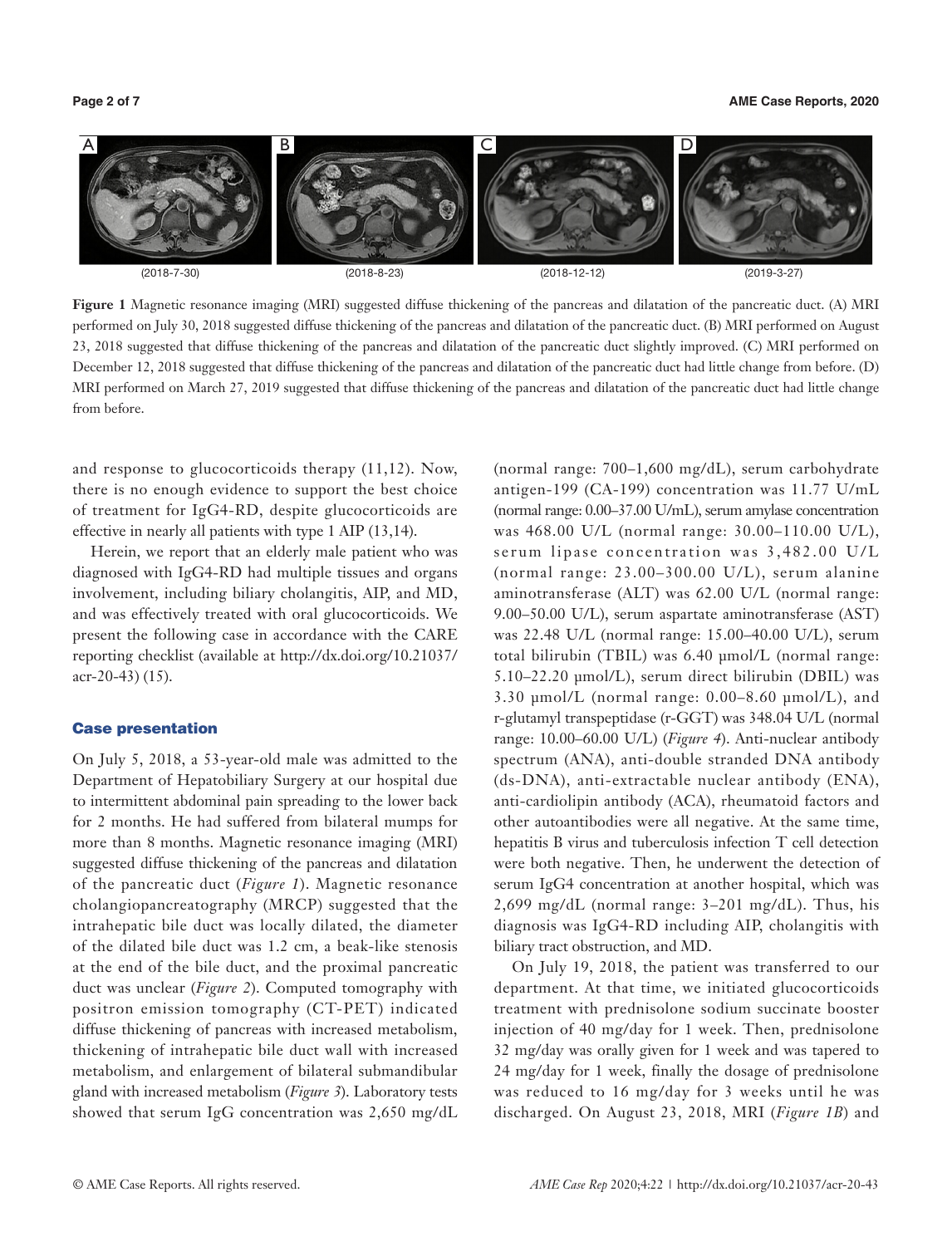# **AME Case Reports, 2020 Page 3 of 7**



**Figure 2** Magnetic resonance cholangiopancreatography (MRCP) indicated local dilatation of the intrahepatic bile duct with an internal diameter of dilated bile duct reaching 1.2 cm, a beak-like stenosis at the end of the bile duct, and unclear proximal pancreatic duct. (A) MRCP performed on July 6, 2018 suggested that the left and right intrahepatic bile ducts were locally dilate and the end of common bile duct was locally narrowed. (B) MRCP performed on August 23, 2018 suggested the internal diameter of the dilated bile duct reaching 1.1cm, which was a bit better than before. (C) MRCP performed on December 12, 2018 suggested that biliary stricture was not significantly changed than before. (D) MRCP performed on March 27, 2019 suggested that biliary stricture was not significantly changed than before.



**Figure 3** Computed tomography with positron emission tomography (CT-PET) upon admission. It suggested diffusely increased metabolism in pancreas (SUVmax: 4.0), bilateral submandibular gland (SUVmax: 4.4), tear ducts (SUVmax: 5.4), and parotid gland (SUVmax: 2.9).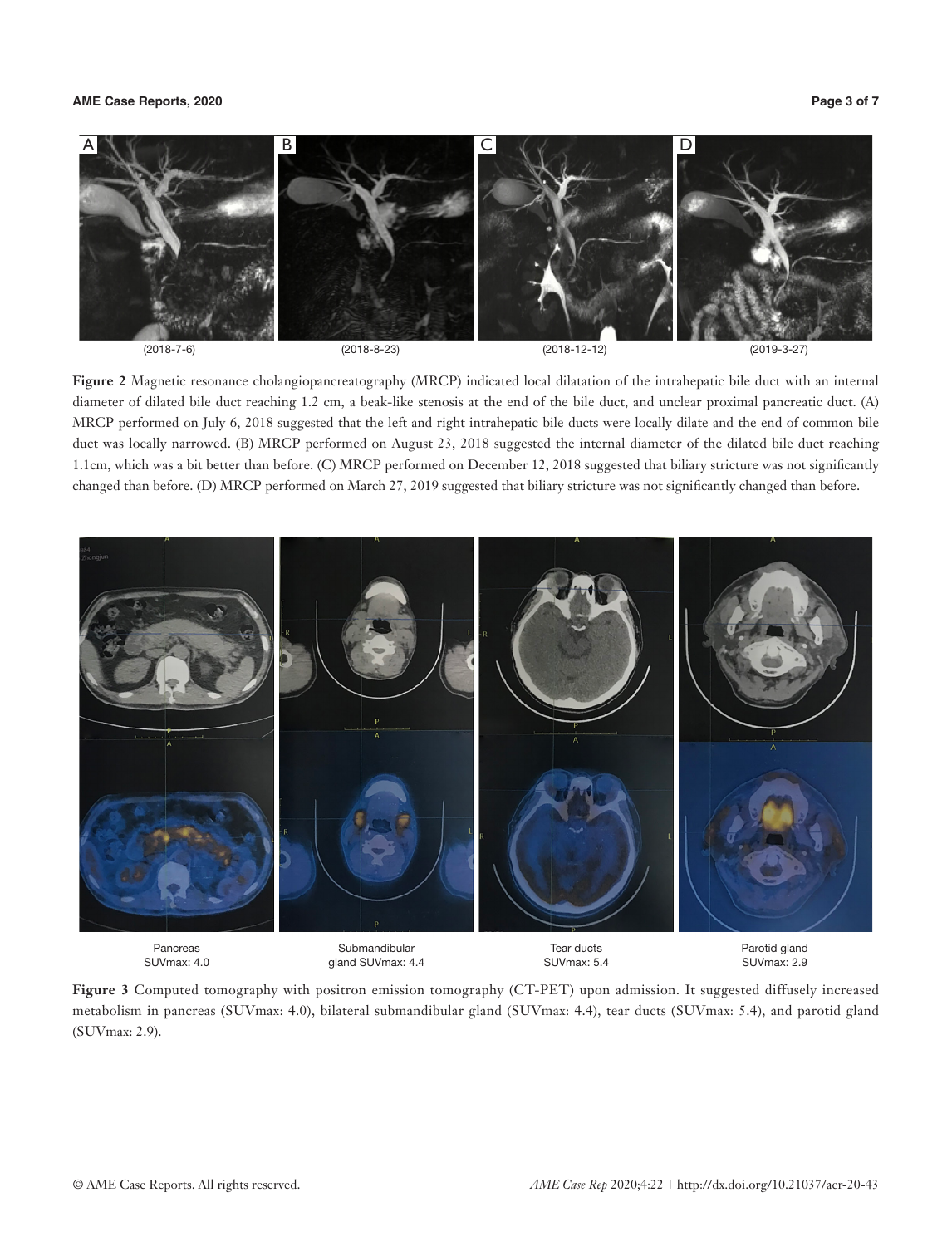

**Figure 4** Dynamic change of serum immunoglobulin G (IgG) (A), serum amylase (B), serum lipase (C), serum alanine aminotransferase (ALT) (D), serum aspartate aminotransferase (AST) (E), serum total bilirubin (TBIL) (F), serum direct bilirubin (DBIL) (G), and r-glutamyl transpeptidase (r-GGT) (H).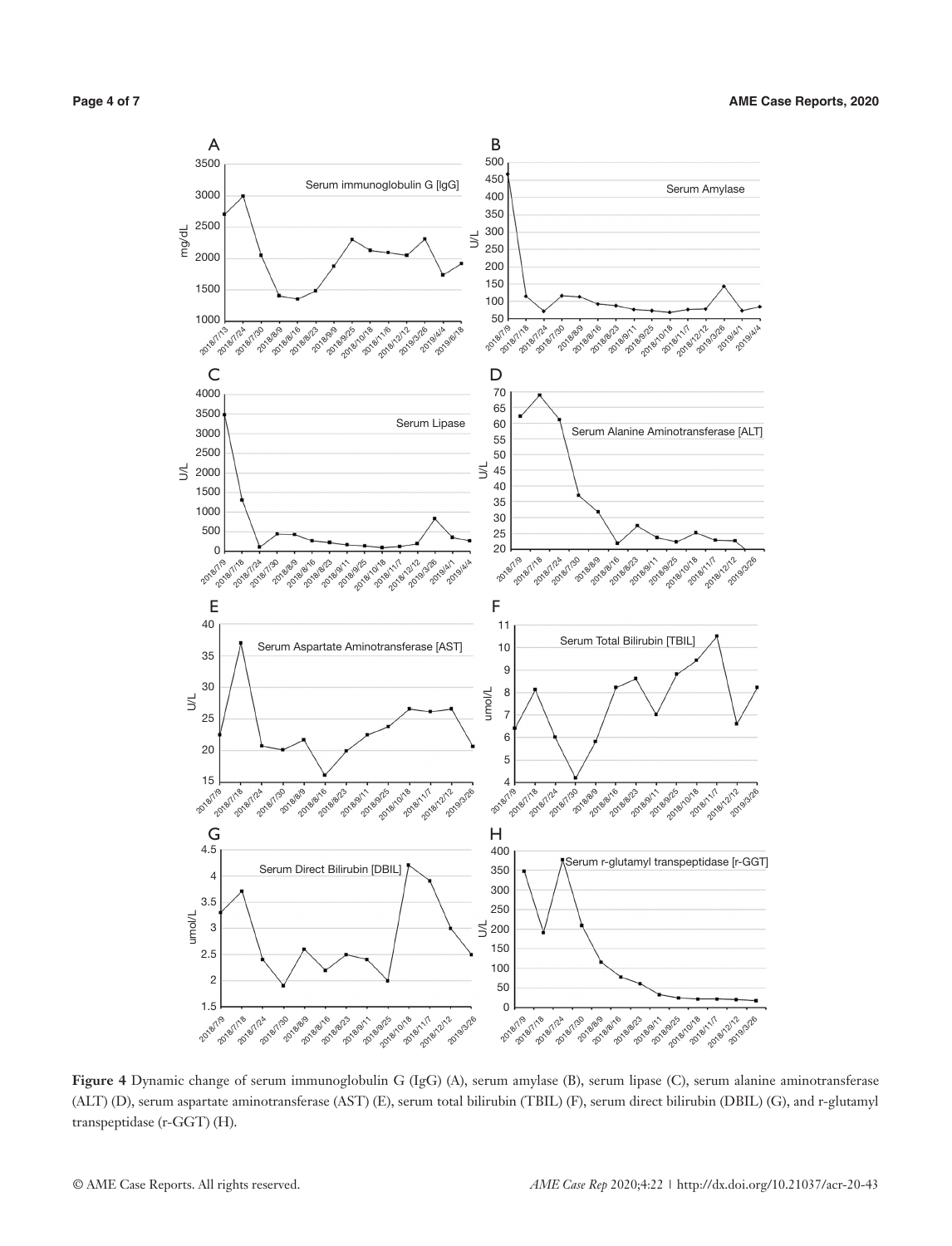MRCP (*Figure 2B*) showed an improvement of biliary tract obstruction and AIP. Laboratory tests showed that serum IgG4 concentration was decreased to 1,050 mg/dL, serum IgG, serum amylase, serum lipase, serum ALT, serum AST, serum TBIL, serum DBIL, and r-GGT were reduced to normal.

The patient continued oral glucocorticoids with 4 mg/day after discharge. During regular follow-up, MRI (*Figure 1C*) and MRCP (*Figure 2C*) showed no significant change. Laboratory tests showed that serum IgG concentration ranged from 1,876 to 2,303 mg/dL, and serum amylase, serum lipase, serum ALT, serum AST, serum TBIL, serum DBIL, and r-GGT were normal. On December 12, 2018, MRI (*Figure 1D*) and MRCP (*Figure 2D*) were performed again and suggested no significant change.

On March 26, 2019, the patient was admitted to our department due to aggravated abdominal pain for 2 days. Laboratory tests showed that serum IgG concentration was 2,307 mg/dL, serum amylase concentration was 144 U/L, serum lipase concentration was 826 U/L, and serum ALT, AST, TBIL, DBIL, and r-GGT were normal. During this hospitalization, the patient was given oral glucocorticoids therapy with methylprednisolone 4 mg/day from March 26 to April 4, 2019. Then, serum IgG concentration was decreased to 1,732 mg/dL, serum amylase and lipase were reduced to normal. Considering the patient was in a good condition, he was discharged.

The patient continued oral glucocorticoids therapy after discharge, specifically 4 mg/day, and was followed up to July 8, 2019. The serum IgG concentration was reexamined on June 18, 2019 and the result was 1,917 mg/dL. Serum amylase, lipase, ALT, AST, TBIL, DBIL, and r-GGT levels were within the normal range. The patient was generally in a good condition and had no obvious complaints of discomfort.

Written informed consent was obtained from the patient for publication of this study and any accompanying images. A copy of the written consent is available for review by the Editor-in-Chief of this journal.

### **Discussion**

#### *IgG4 concentration and IgG4-RD*

In 2011, the Japanese IgG4 team proposed comprehensive diagnostic criteria for IgG4-RD with a major characteristic of serum IgG4 concentration >135 mg/dL (16). However, the diagnostic value of serum IgG4 concentration remains a bit controversial among the current literature. The sensitivity and negative predictive value of an elevated serum IgG4 concentration for the diagnosis of IgG4-RD are high (17). A retrospective analysis by Carruthers et al. also suggested that a higher serum IgG4 concentration had a higher likelihood of diagnosing with IgG4-RD (18). Among 380 patients analyzed, 72 patients had either probable or definite IgG4-RD and 308 patients had no IgG4-RD. Sixty-five of the 72 IgG4-RD patients had a higher serum IgG4 concentration (mean: 405 mg/dL; range: 140–2,000 mg/dL), indicating a high sensitivity of 90%. However, 125 of 308 patients without IgG4-RD also had a higher serum IgG4 concentration (mean: 234 mg/dL; range: 135–1,180 mg/dL), indicating a low specificity of 60%. Indeed, it is essential to notice that an elevated IgG4 concentration can be found in multiple conditions unrelated to IgG4-RD, such as autoimmune conditions, asthma, allergies, multicentric Castleman disease, plasma cell dyscrasia, and malignancies (4). Our patient's serum IgG4 concentration was significantly increased to 2,699 mg/dL at the time of his first diagnosis and decreased to 1,050 mg/dL after glucocorticoids treatment during the first hospitalization.

### *Multiple organ involvement in IgG4-RD*

IgG4-RD is now well known to affect a wide range of organs with a chronic fibro-inflammatory condition (19) in the pancreas (AIP) and biliary systems (cholangitis with biliary tract obstruction) as well as salivary and lacrimal glands (MD) (3,20,21). An intuitive approach to classify IgG4-RD on the basis of clinicopathological characteristics is to differentiate two overlapping subtypes: proliferative and fibrotic. Patients with proliferative IgG4-RD tend to have high serum concentrations of IgG4, a high probability of multi-organ diseases, and a better response to treatment (22,23). Our patient had multiple organs involvement presenting with increased metabolism on CT-PET and had diffuse thickening of the pancreas, dilatation of the pancreatic duct, and cholangitis with biliary obstruction radiologically. Since all the organs involved were glands, our patient might be clinically classified as proliferative subtype.

#### *Treatment*

Glucocorticoids are the first-line treatment for remission induction in all patients with active and untreated IgG4- RD, and the treatment should be individualized for each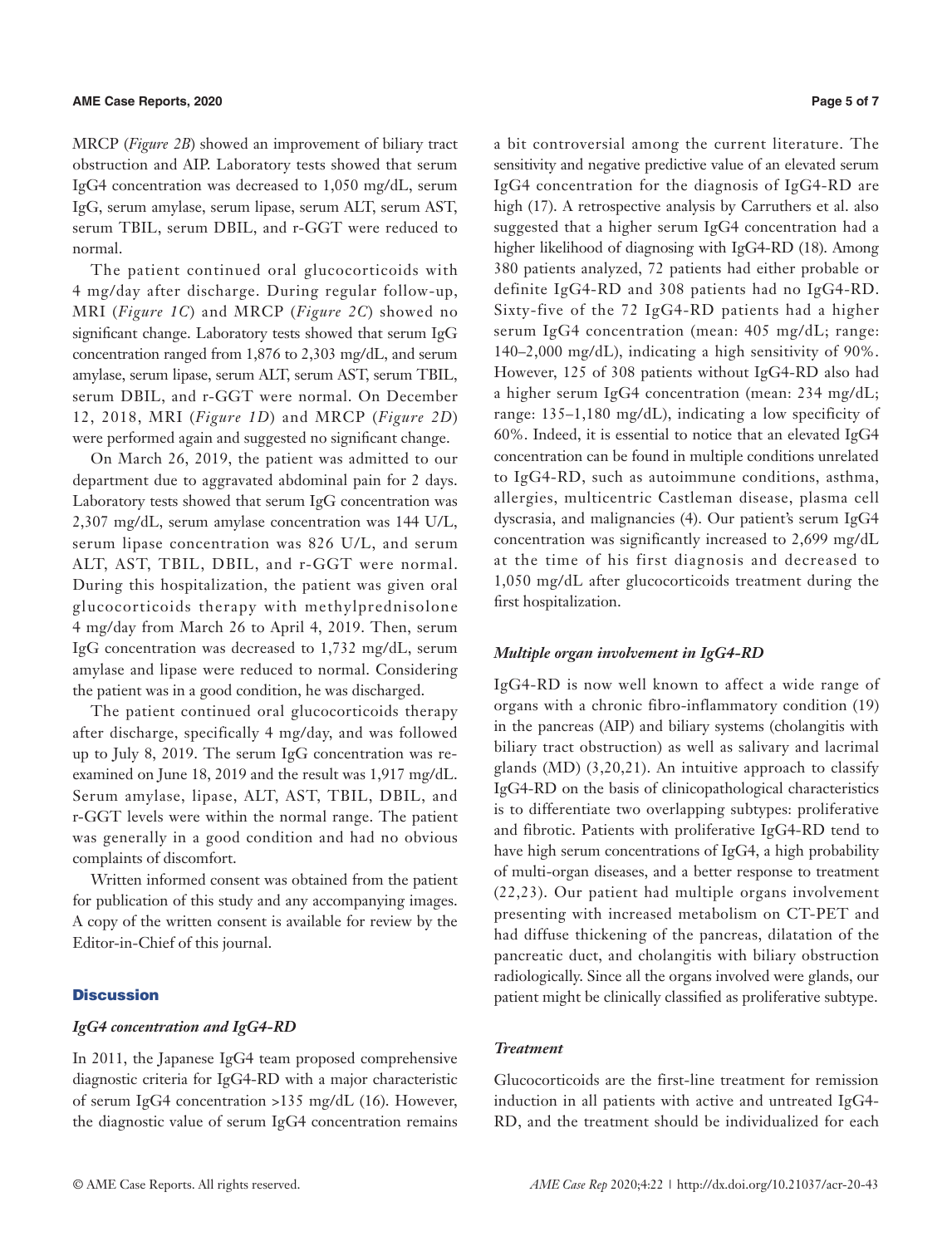patient (5). On the other hand, the response to glucocorticoids has become a part of the diagnostic criteria of AIP (11). For patients with high serum IgG4 concentration and multi-organ diseases, remissions are unlikely to be induced if glucocorticoid courses were not lengthy enough (24). Okazaki and colleagues (25) recommended that initial oral prednisolone dose for induction of remission was 0.6 mg/kg/day, which was administered for 2–4 weeks. The dose was then tapered by 5 mg every 1–2 weeks according to the changes in clinical manifestations, laboratory tests, such as liver transaminase, IgG or IgG4 concentration, and repeated imaging findings, such as US, CT, MRCP, and ERCP. Finally, the dose was tapered to a maintenance dose (2.5–5 mg/day) over a period of 2–3 months, and the termination of maintenance therapy should be planned within 3 years in cases with radiological and serological improvement. Our patient insisted on oral glucocorticoids with 4 mg/day after discharge. Serum IgG concentration was decreased, and imaging examination suggested a slight improvement of sclerosing cholangitis and AIP. IgG4-RD is prone to recurrence, the risk of which increases with the number of organs affected at baseline and baseline serum IgG4 concentration (24). Unfortunately, our patient relapsed 8 months after the first discharge with high serum IgG4 concentration (2,650 mg/dL) and multiple organs involved and was re-admitted for oral glucocorticoids therapy. Indeed, a retrospective study reported a relapse in 40% (38/96) of AIP patients who underwent maintenance therapy with low-dose glucocorticoids. Notably, 26% (10/38) of the relapsers had a maintenance therapy with a dose of prednisolone >5 mg/day (24). In another study, 54% (14/26) of patients who discontinued maintenance prednisolone experienced relapses (26). At present, our patient is well controlled by glucocorticoids, and no additional treatment is given.

# **Conclusions**

The patient could be diagnosed with IgG4-RD based on laboratory tests, repeated imaging examination, and effective glucocorticoids treatment, despite the biopsy was missing. His clinical symptoms were in remission, but imaging examination and serum IgG4 concentration remission were not significant. However, the dose was not further increased after discharge, because the patient was worried about the side effects of glucocorticoids. We are continuing to follow up this patient for his dynamic change in clinical presentations, serum IgG4 concentration,

imaging examinations, and potential side effects secondary to oral glucocorticoids.

# Acknowledgments

*Funding:* None.

## Footnote

*Reporting Checklist:* The authors have completed the CARE reporting checklist. Available at [http://dx.doi.org/10.21037/](http://dx.doi.org/10.21037/acr-20-43) [acr-20-43](http://dx.doi.org/10.21037/acr-20-43)

*Conflicts of Interest:* All authors have completed the ICMJE uniform disclosure form (available at [http://dx.doi.](http://dx.doi.org/10.21037/acr-20-43) [org/10.21037/acr-20-43](http://dx.doi.org/10.21037/acr-20-43)). The authors have no conflicts of interest to declare.

*Ethical Statement:* The authors are accountable for all aspects of the work in ensuring that questions related to the accuracy or integrity of any part of the work are appropriately investigated and resolved. All procedures performed in studies involving human participants were in accordance with the ethical standards of the institutional and/or national research committee(s) and with the Helsinki Declaration (as revised in 2013). Written informed consent was obtained from the patient for publication of this study and any accompanying images. A copy of the written consent is available for review by the Editor-in-Chief of this journal.

*Open Access Statement:* This is an Open Access article distributed in accordance with the Creative Commons Attribution-NonCommercial-NoDerivs 4.0 International License (CC BY-NC-ND 4.0), which permits the noncommercial replication and distribution of the article with the strict proviso that no changes or edits are made and the original work is properly cited (including links to both the formal publication through the relevant DOI and the license). See: [https://creativecommons.org/licenses/by-nc-nd/4.0/.](https://creativecommons.org/licenses/by-nc-nd/4.0/)

# **References**

- 1. Okazaki K, Uchida K, Koyabu M, et al. IgG4 cholangiopathy: current concept, diagnosis, and pathogenesis. J Hepatol 2014;61:690-5.
- 2. Okazaki K, Uchida K. Current perspectives on autoimmune pancreatitis and IgG4-related disease. Proc